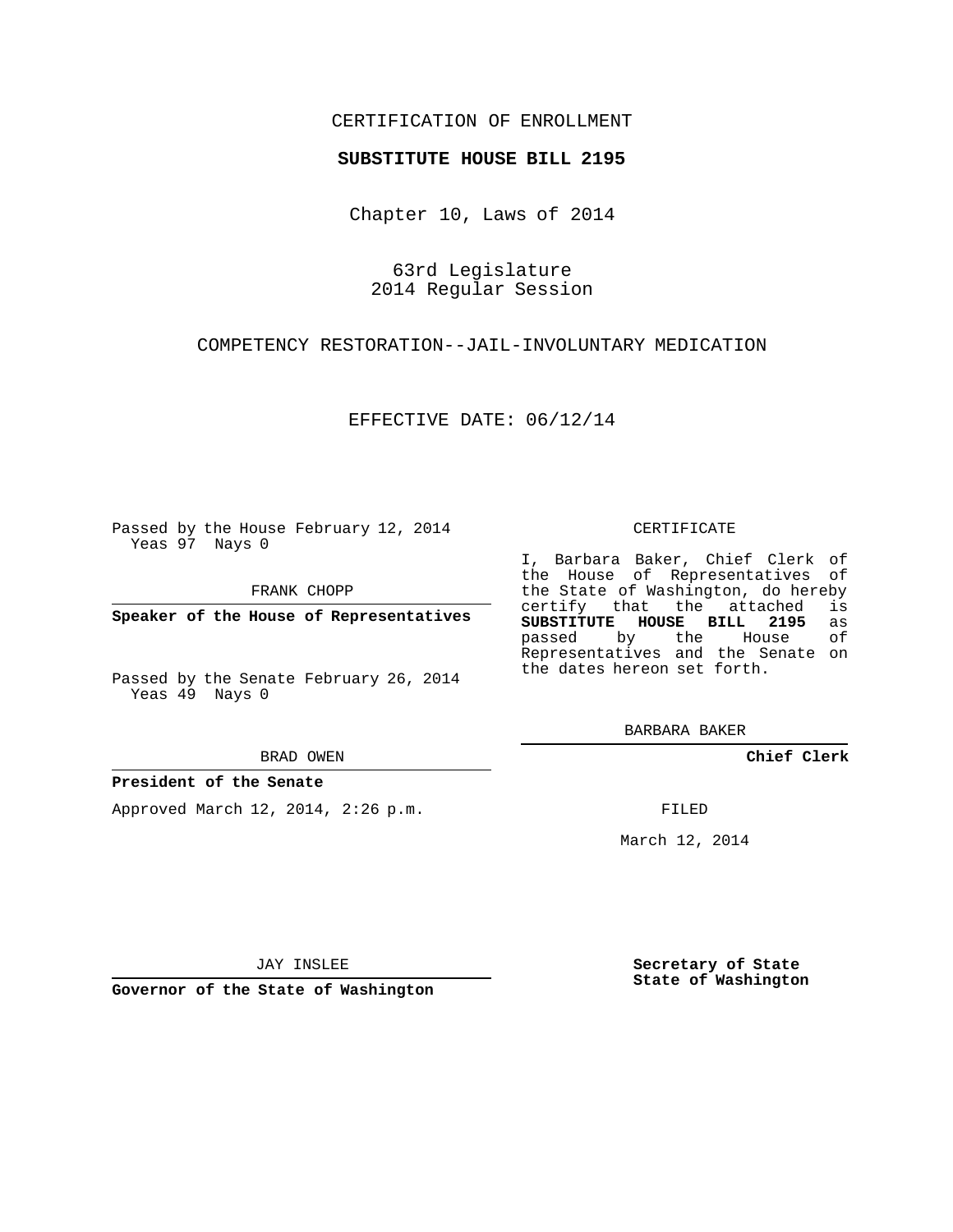# **SUBSTITUTE HOUSE BILL 2195** \_\_\_\_\_\_\_\_\_\_\_\_\_\_\_\_\_\_\_\_\_\_\_\_\_\_\_\_\_\_\_\_\_\_\_\_\_\_\_\_\_\_\_\_\_

\_\_\_\_\_\_\_\_\_\_\_\_\_\_\_\_\_\_\_\_\_\_\_\_\_\_\_\_\_\_\_\_\_\_\_\_\_\_\_\_\_\_\_\_\_

Passed Legislature - 2014 Regular Session

### **State of Washington 63rd Legislature 2014 Regular Session**

**By** House Judiciary (originally sponsored by Representatives Morrell, Kochmar, Hurst, Green, and Jinkins)

READ FIRST TIME 01/23/14.

 AN ACT Relating to involuntary medication for maintaining the level of restoration in jail; amending RCW 10.77.092 and 10.77.065; and creating a new section.

BE IT ENACTED BY THE LEGISLATURE OF THE STATE OF WASHINGTON:

 NEW SECTION. **Sec. 1.** The legislature finds that there is currently no clear language authorizing courts to order involuntary medications in order to maintain the level of competency restoration in the jail following a competency restoration period and subsequent discharge from a state hospital. This act specifies that maintenance of competency in jail is a purpose for which the court may order a criminal defendant facing serious charges to be involuntarily medicated.

 **Sec. 2.** RCW 10.77.092 and 2008 c 213 s 2 are each amended to read as follows:

 (1) For purposes of determining whether a court may authorize involuntary medication for the purpose of competency restoration 17 pursuant to RCW 10.77.084 and for maintaining the level of restoration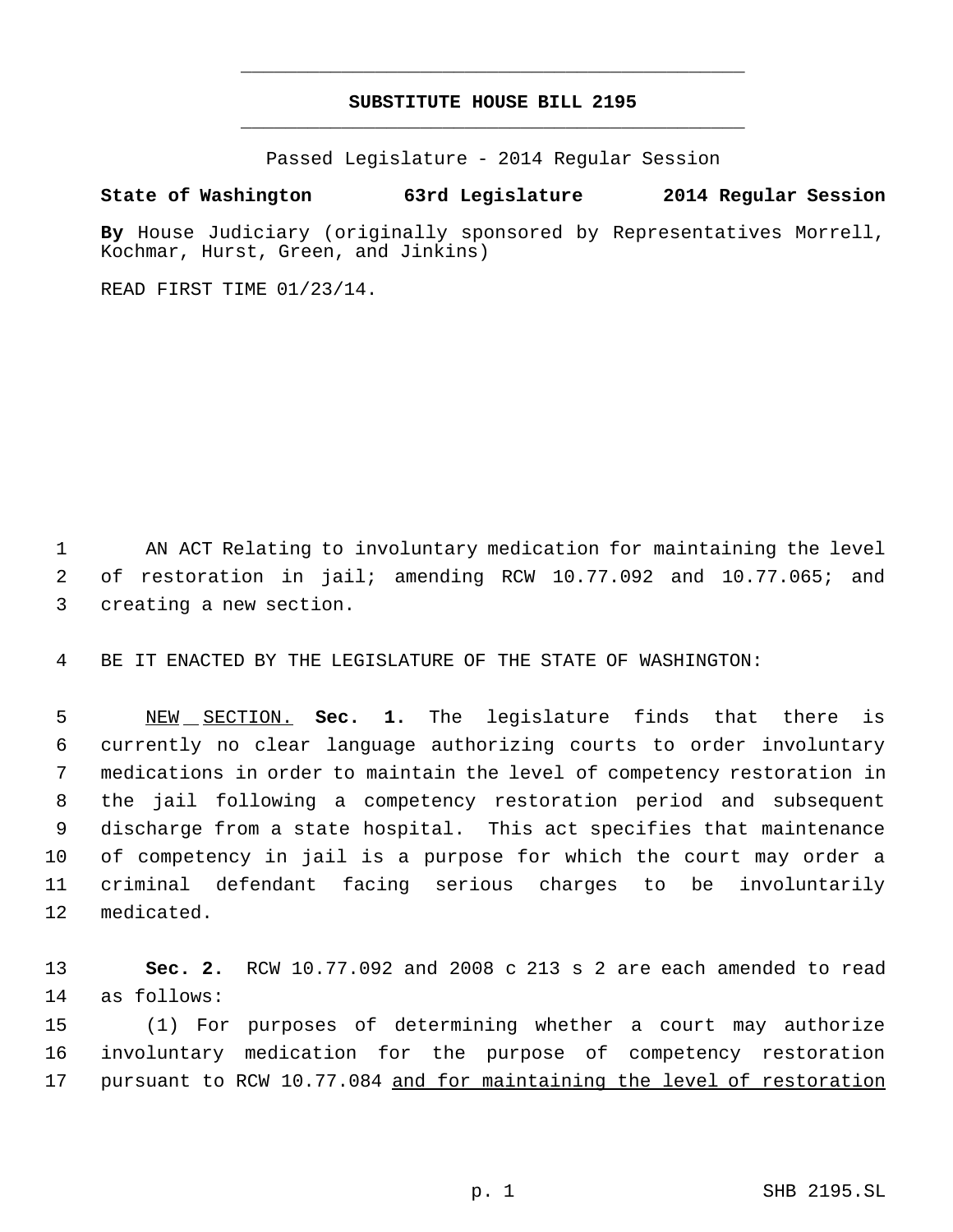1 in the jail following the restoration period, a pending charge involving any one or more of the following crimes is a serious offense per se in the context of competency restoration:

 (a) Any violent offense, sex offense, serious traffic offense, and most serious offense, as those terms are defined in RCW 9.94A.030;

 (b) Any offense, except nonfelony counterfeiting offenses, included in crimes against persons in RCW 9.94A.411;

 (c) Any offense contained in chapter 9.41 RCW (firearms and dangerous weapons);

(d) Any offense listed as domestic violence in RCW 10.99.020;

 (e) Any offense listed as a harassment offense in chapter 9A.46 RCW;

 (f) Any violation of chapter 69.50 RCW that is a class B felony; or (g) Any city or county ordinance or statute that is equivalent to an offense referenced in this subsection.

 (2)(a) In a particular case, a court may determine that a pending charge not otherwise defined as serious by state or federal law or by a city or county ordinance is, nevertheless, a serious offense within the context of competency restoration treatment when the conduct in the charged offense falls within the standards established in (b) of this subsection.

 (b) To determine that the particular case is a serious offense within the context of competency restoration, the court must consider the following factors and determine that one or more of the following factors creates a situation in which the offense is serious:

 (i) The charge includes an allegation that the defendant actually inflicted bodily or emotional harm on another person or that the defendant created a reasonable apprehension of bodily or emotional harm to another;

 (ii) The extent of the impact of the alleged offense on the basic human need for security of the citizens within the jurisdiction;

 (iii) The number and nature of related charges pending against the defendant;

 (iv) The length of potential confinement if the defendant is convicted; and

 (v) The number of potential and actual victims or persons impacted by the defendant's alleged acts.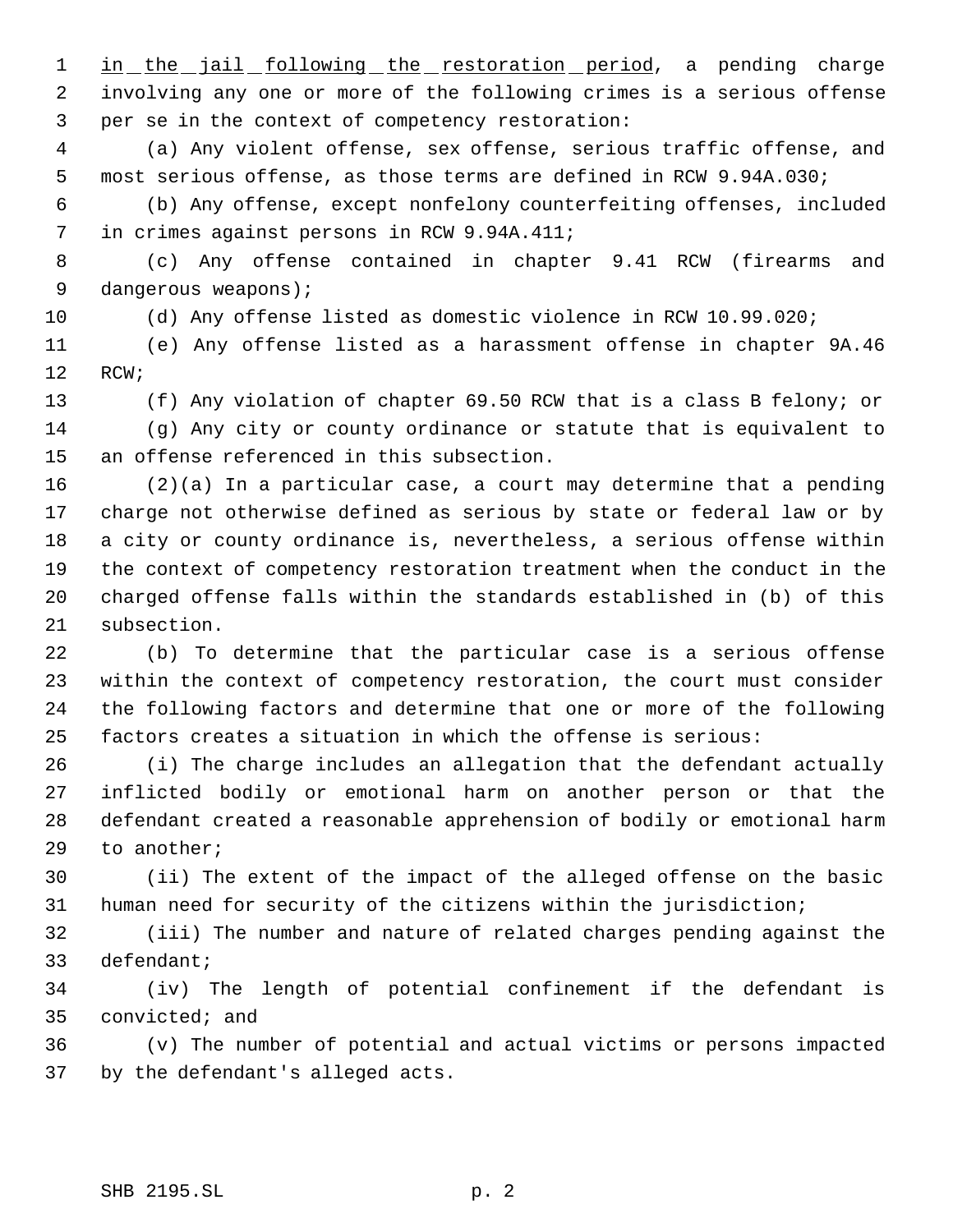**Sec. 3.** RCW 10.77.065 and 2013 c 214 s 1 are each amended to read as follows:

 (1)(a)(i) The expert conducting the evaluation shall provide his or her report and recommendation to the court in which the criminal proceeding is pending. For a competency evaluation of a defendant who is released from custody, if the evaluation cannot be completed within twenty-one days due to a lack of cooperation by the defendant, the evaluator shall notify the court that he or she is unable to complete the evaluation because of such lack of cooperation.

 (ii) A copy of the report and recommendation shall be provided to the designated mental health professional, the prosecuting attorney, the defense attorney, and the professional person at the local correctional facility where the defendant is being held, or if there is no professional person, to the person designated under (a)(iv) of this subsection. Upon request, the evaluator shall also provide copies of any source documents relevant to the evaluation to the designated mental health professional.

 (iii) Any facility providing inpatient services related to competency shall discharge the defendant as soon as the facility determines that the defendant is competent to stand trial. Discharge shall not be postponed during the writing and distribution of the evaluation report. Distribution of an evaluation report by a facility providing inpatient services shall ordinarily be accomplished within two working days or less following the final evaluation of the defendant. If the defendant is discharged to the custody of a local correctional facility, the local correctional facility must continue the medication regimen prescribed by the facility, when clinically appropriate, unless the defendant refuses to cooperate with medication and an involuntary medication order by the court has not been entered.

 (iv) If there is no professional person at the local correctional facility, the local correctional facility shall designate a professional person as defined in RCW 71.05.020 or, in cooperation with the regional support network, a professional person at the regional support network to receive the report and recommendation.

 (v) Upon commencement of a defendant's evaluation in the local correctional facility, the local correctional facility must notify the evaluator of the name of the professional person, or person designated